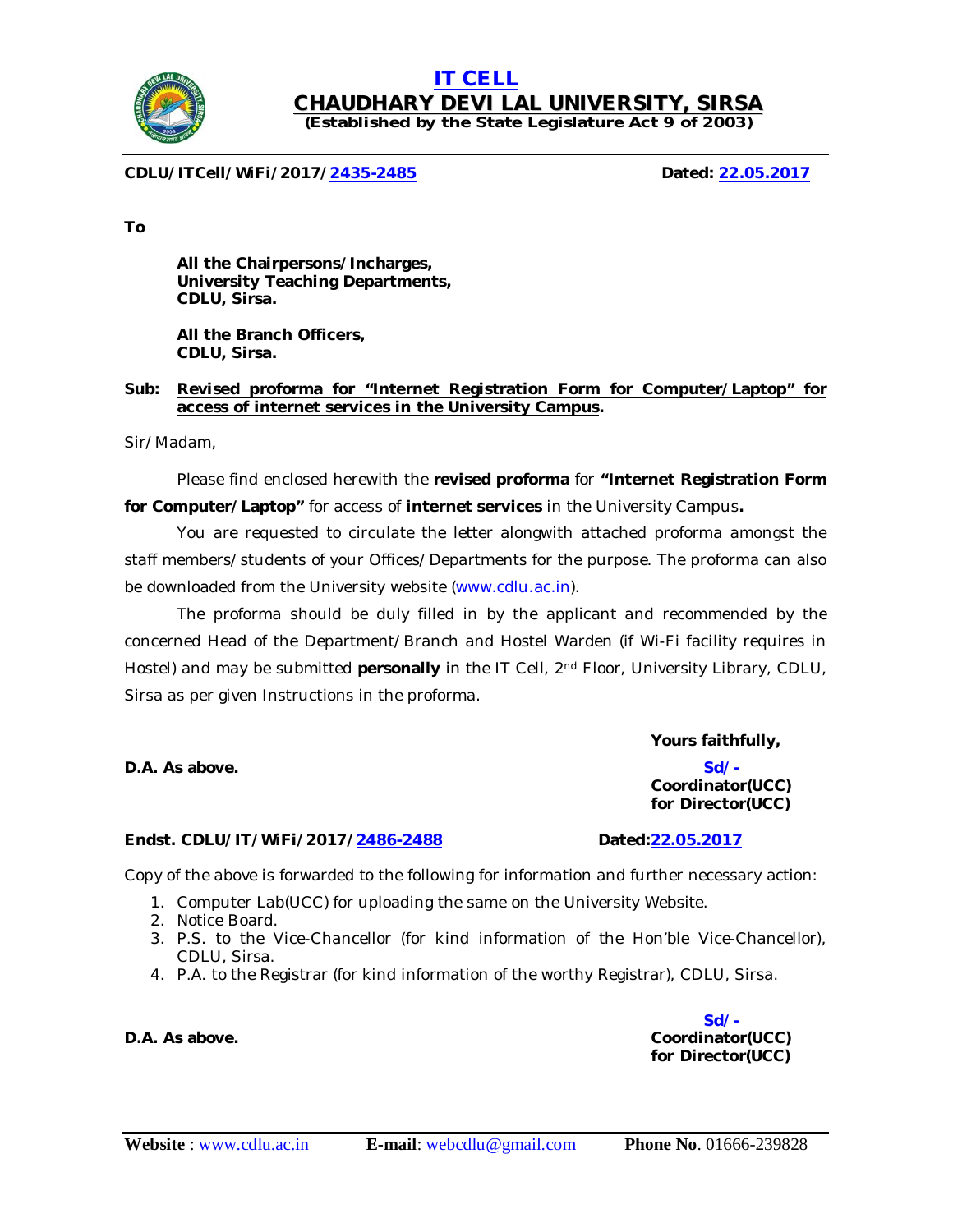

### **IT CELL CHAUDHARY DEVI LAL UNIVERSITY, SIRSA**

**(Established by the State Legislature Act 9 of 2003) ('B' Grade NAAC Accredited)**

## **INTERNET REGISTRATION FORM FOR COMPUTER/LAPTOP**

*Read the Instructions before filling the form*

*Fill up the form in Capital letters only.*

*Fields marked with (\*) on this form are mandatory and must be filled and photograph must be duly attested by HOD/Gazette officer. The complete application form is to be submitted personally at IT Cell between 10AM to 1PM and for any wifi/internet related issue(s), the concerned person will need to contact IT Cell on mentioned time.*

*The account creation may take up to 2 working days from date of receipt of application.*

*In case of misuse/share, the account may be closed without any notice. The university may initiate disciplinary actions against you as deemed appropriate.*

*The account is subject to maximum daily data transfer limits as per the university policy.*

| (For Office Use Only)                                           |  |  |  |
|-----------------------------------------------------------------|--|--|--|
| Unique Sr. No. allotted                                         |  |  |  |
| <b>User Name allotted</b>                                       |  |  |  |
| Password (Temporary Allotted) & other Remarks,<br><i>if any</i> |  |  |  |

#### **(To be filled in by the Staff Member/Student IN UPPER CASE)**

| *Name                                                                                                   |                                                                                                                                |                                |  |  |
|---------------------------------------------------------------------------------------------------------|--------------------------------------------------------------------------------------------------------------------------------|--------------------------------|--|--|
| *Father's Name                                                                                          |                                                                                                                                | *Paste your<br>recent passport |  |  |
| *Applicant's<br>Category<br>(attach ID Proof)                                                           | Teaching<br>Outsourced<br>Employee<br>Student<br>Associate/<br>Employee<br>(Teaching/Non<br><b>Guest Faculty</b><br>-Teaching) | size photograph                |  |  |
| *Employee No./Student<br>Registration No.                                                               |                                                                                                                                |                                |  |  |
| *Aadhaar No.                                                                                            |                                                                                                                                |                                |  |  |
| *Date of Retirement (For Emp.)/<br>Course completion year (For Students)/<br>T.A./Guest Check out Date. |                                                                                                                                |                                |  |  |
| *Course/Designation                                                                                     |                                                                                                                                |                                |  |  |
| *Department/Branch/Office                                                                               |                                                                                                                                |                                |  |  |
| *MAC Address (in 12 Digit)                                                                              | *Mobile No.(10 Digit)                                                                                                          |                                |  |  |
| *E-mail Address                                                                                         |                                                                                                                                |                                |  |  |
| *Local Address                                                                                          |                                                                                                                                |                                |  |  |
|                                                                                                         |                                                                                                                                |                                |  |  |